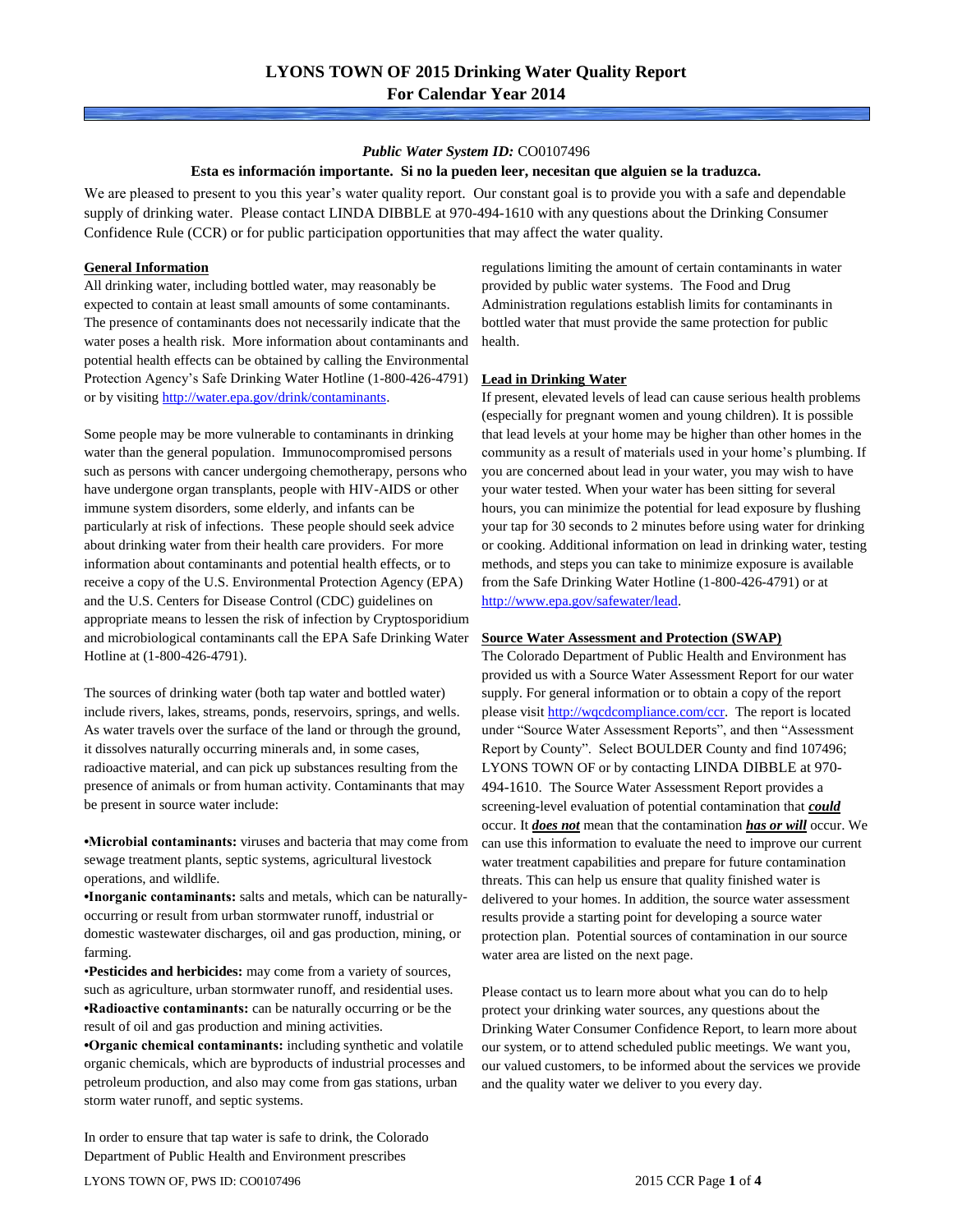# **Our Water Sources**

| <b>Source</b>                           | <b>Source Type</b>     | <b>Water Type</b> |
|-----------------------------------------|------------------------|-------------------|
| PURCHASED WATER<br><b>FROM LONGMONT</b> | Consecutive Connection | Surface Water     |

## **Terms and Abbreviations**

- **Maximum Contaminant Level (MCL)** − The highest level of a contaminant allowed in drinking water.
- **Treatment Technique (TT)** − A required process intended to reduce the level of a contaminant in drinking water.
- **Action Level (AL)** − The concentration of a contaminant which, if exceeded, triggers treatment and other regulatory requirements.
- **Maximum Residual Disinfectant Level (MRDL)** − The highest level of a disinfectant allowed in drinking water. There is convincing evidence that addition of a disinfectant is necessary for control of microbial contaminants.
- **Maximum Contaminant Level Goal (MCLG)** − The level of a contaminant in drinking water below which there is no known or expected risk to health. MCLGs allow for a margin of safety.
- **Maximum Residual Disinfectant Level Goal (MRDLG)** − The level of a drinking water disinfectant, below which there is no known or expected risk to health. MRDLGs do not reflect the benefits of the use of disinfectants to control microbial contaminants.
- **Violation (No Abbreviation)** − Failure to meet a Colorado Primary Drinking Water Regulation.
- **Formal Enforcement Action (No Abbreviation)** − Escalated action taken by the State (due to the risk to public health, or number or severity of violations) to bring a non-compliant water system back into compliance.
- **Variance and Exemptions (V/E)** − Department permission not to meet a MCL or treatment technique under certain conditions.
- **Gross Alpha (No Abbreviation)** − Gross alpha particle activity compliance value. It includes radium-226, but excludes radon 222, and uranium.
- **Picocuries per liter (pCi/L)** Measure of the radioactivity in water.
- **Nephelometric Turbidity Unit (NTU)** − Measure of the clarity or cloudiness of water. Turbidity in excess of 5 NTU is just noticeable to the typical person.
- **Compliance Value (No Abbreviation)** Single or calculated value used to determine if regulatory contaminant level (e.g. MCL) is met. Examples of calculated values are the  $90<sup>th</sup>$  Percentile, Running Annual Average (RAA) and Locational Running Annual Average (LRAA).
- **Average (x-bar)** − Typical value.
- **Range (R)**  $-$  Lowest value to the highest value.
- **Sample Size (n)** − Number or count of values (i.e. number of water samples collected).
- **Parts per million = Milligrams per liter (ppm = mg/L)** − One part per million corresponds to one minute in two years or a single penny in \$10,000.
- **Parts per billion = Micrograms per liter (ppb = ug/L)** − One part per billion corresponds to one minute in 2,000 years, or a single penny in \$10,000,000.
- **LRAA = Locational Running Annual Average** − The average of analytical results for samples taken at a particular monitoring location during the previous four calendar quarters.
- **Not Applicable (N/A)** Does not apply or not available.

# **Detected Contaminants**

LYONS TOWN OF routinely monitors for contaminants in your drinking water according to Federal and State laws. The following table(s) show all detections found in the period of January 1 to December 31, 2014 unless otherwise noted. The State of Colorado requires us to monitor for certain contaminants less than once per year because the concentrations of these contaminants are not expected to vary significantly from year to year, or the system is not considered vulnerable to this type of contamination. Therefore, some of our data, though representative, may be more than one year old. Violations and Formal Enforcement Actions, if any, are reported in the next section of this report.

**Note:** Only detected contaminants sampled within the last 5 years appear in this report. If no tables appear in this section then no contaminants were detected in the last round of monitoring.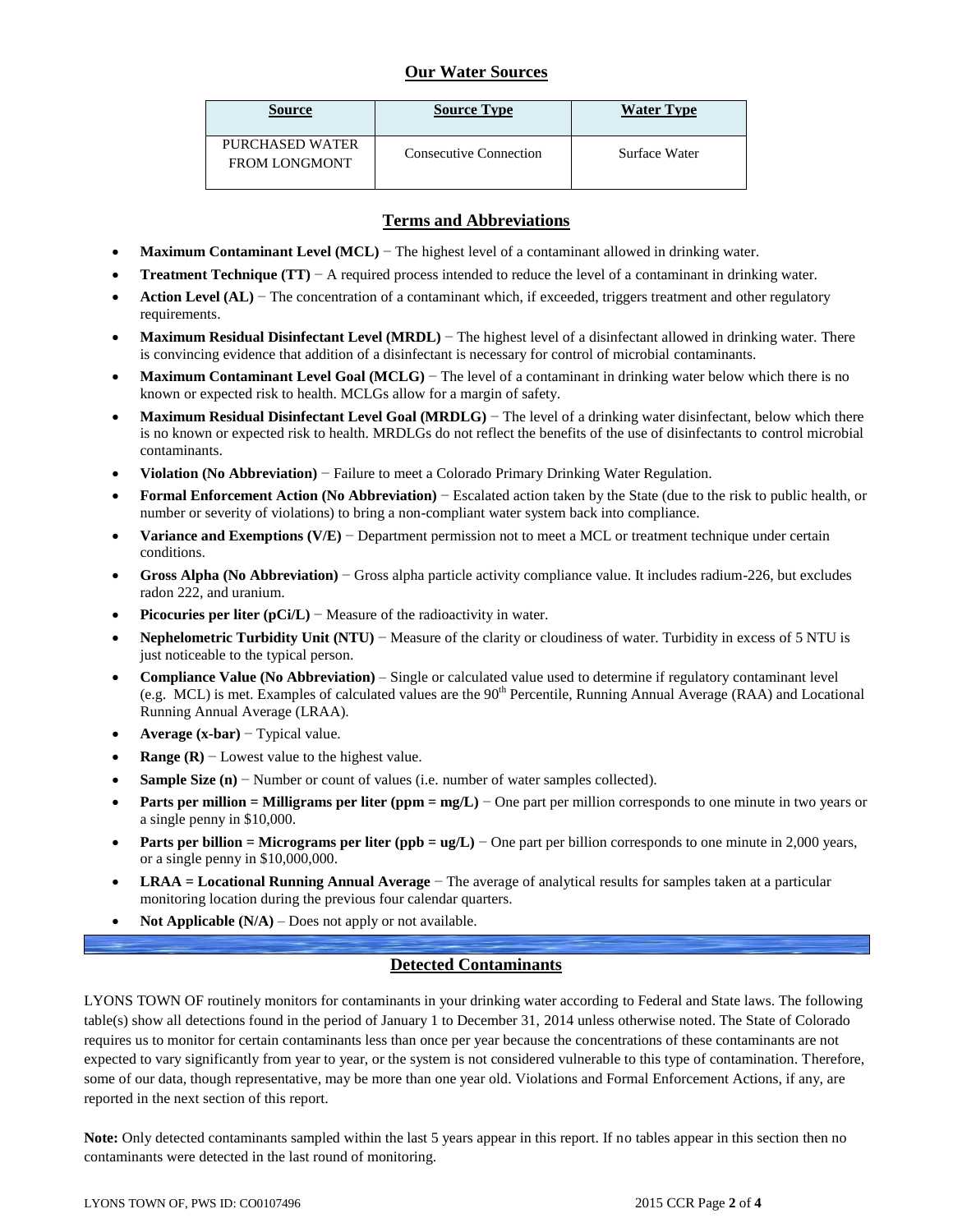|                                | <b>Microbiological Contaminants</b> |                                                                                    |               |                      |                            |                                                                                                                                                                      |  |  |  |  |  |
|--------------------------------|-------------------------------------|------------------------------------------------------------------------------------|---------------|----------------------|----------------------------|----------------------------------------------------------------------------------------------------------------------------------------------------------------------|--|--|--|--|--|
| Contaminant<br><b>Name</b>     | # of<br><b>Samples</b>              | <b>MCL</b>                                                                         | <b>MCLG</b>   | Unit                 | <b>Result</b>              | <b>Probable Source of Contamination</b>                                                                                                                              |  |  |  |  |  |
| Total<br>Coliform<br>Bacteria* | 24                                  | 1 positive<br>monthly sample<br>(systems that)<br>collect $<$ 40<br>samples/month) | 0%<br>Present | Absent or<br>Present | All Samples<br>were Absent | Coliforms are bacteria that are naturally<br>present in the environment and are used as<br>an indicator that other, potentially<br>harmful, bacteria may be present. |  |  |  |  |  |
| E.Coli<br>Bacteria*            | 24                                  | 0% Present                                                                         | 0%<br>Present | Absent or<br>Present | All Samples<br>were Absent | Fecal coliforms and <i>E. coli</i> are bacteria<br>whose presence indicates that the water<br>may be contaminated with human or<br>animal wastes.                    |  |  |  |  |  |

| Lead and Copper Sampled in the Distribution System |             |                   |               |                |                   |               |                   |                        |  |  |
|----------------------------------------------------|-------------|-------------------|---------------|----------------|-------------------|---------------|-------------------|------------------------|--|--|
| Contaminant                                        | <b>Time</b> | 90 <sup>th</sup>  | <b>Sample</b> | Unit of        | 90 <sup>th</sup>  | <b>Sample</b> | 90 <sup>th</sup>  | <b>Typical Sources</b> |  |  |
| <b>Name</b>                                        | Period      | <b>Percentile</b> | <b>Size</b>   | <b>Measure</b> | <b>Percentile</b> | <b>Sites</b>  | Percentile        |                        |  |  |
|                                                    |             |                   |               |                | AL                | Above         | AL                |                        |  |  |
|                                                    |             |                   |               |                |                   | AL            | <b>Exceedance</b> |                        |  |  |
| Copper                                             | 08/28/2014  | 0.14              | 10            | ppm            | 1.3               | $\Omega$      | No                | Corrosion of household |  |  |
|                                                    | to          |                   |               |                |                   |               |                   | plumbing systems;      |  |  |
|                                                    | 09/18/2014  |                   |               |                |                   |               |                   | Erosion of natural     |  |  |
|                                                    |             |                   |               |                |                   |               |                   | deposits               |  |  |
| Lead                                               | 08/28/2014  |                   | 10            | ppb            | 15                | $\theta$      | No                | Corrosion of household |  |  |
|                                                    | to          |                   |               |                |                   |               |                   | plumbing systems;      |  |  |
|                                                    | 09/18/2014  |                   |               |                |                   |               |                   | Erosion of natural     |  |  |
|                                                    |             |                   |               |                |                   |               |                   | deposits               |  |  |

|             | Disinfection Byproducts Sampled in the Distribution System |         |              |                |                |            |             |                |                  |                  |  |  |
|-------------|------------------------------------------------------------|---------|--------------|----------------|----------------|------------|-------------|----------------|------------------|------------------|--|--|
| <b>Name</b> | Year                                                       | Average | Range        | <b>Sample</b>  | Unit of        | <b>MCL</b> | <b>MCLG</b> | <b>Highest</b> | <b>MCL</b>       | <b>Typical</b>   |  |  |
|             |                                                            |         | $Low - High$ | <b>Size</b>    | <b>Measure</b> |            |             | <b>LRAA</b>    | <b>Violation</b> | <b>Sources</b>   |  |  |
|             |                                                            |         |              |                |                |            |             | (Locational)   |                  |                  |  |  |
|             |                                                            |         |              |                |                |            |             | Running        |                  |                  |  |  |
|             |                                                            |         |              |                |                |            |             | Annual         |                  |                  |  |  |
|             |                                                            |         |              |                |                |            |             | Average)       |                  |                  |  |  |
| Total       | 2014                                                       | 29.56   | $17.42$ to   | 4              | ppb            | 60         | N/A         | 50.24          | N <sub>0</sub>   | <b>Byproduct</b> |  |  |
| Haloacetic  |                                                            |         | 50.24        |                |                |            |             |                |                  | of drinking      |  |  |
| Acids       |                                                            |         |              |                |                |            |             |                |                  | water            |  |  |
| (HAA5)      |                                                            |         |              |                |                |            |             |                |                  | disinfection     |  |  |
| Total       | 2014                                                       | 41.3    | 35.2 to 45.2 | $\overline{4}$ | ppb            | 80         | N/A         | 46.5           | N <sub>0</sub>   | <b>Byproduct</b> |  |  |
| Trihalome   |                                                            |         |              |                |                |            |             |                |                  | of drinking      |  |  |
| thanes      |                                                            |         |              |                |                |            |             |                |                  | water            |  |  |
| (TTHM)      |                                                            |         |              |                |                |            |             |                |                  | disinfection     |  |  |